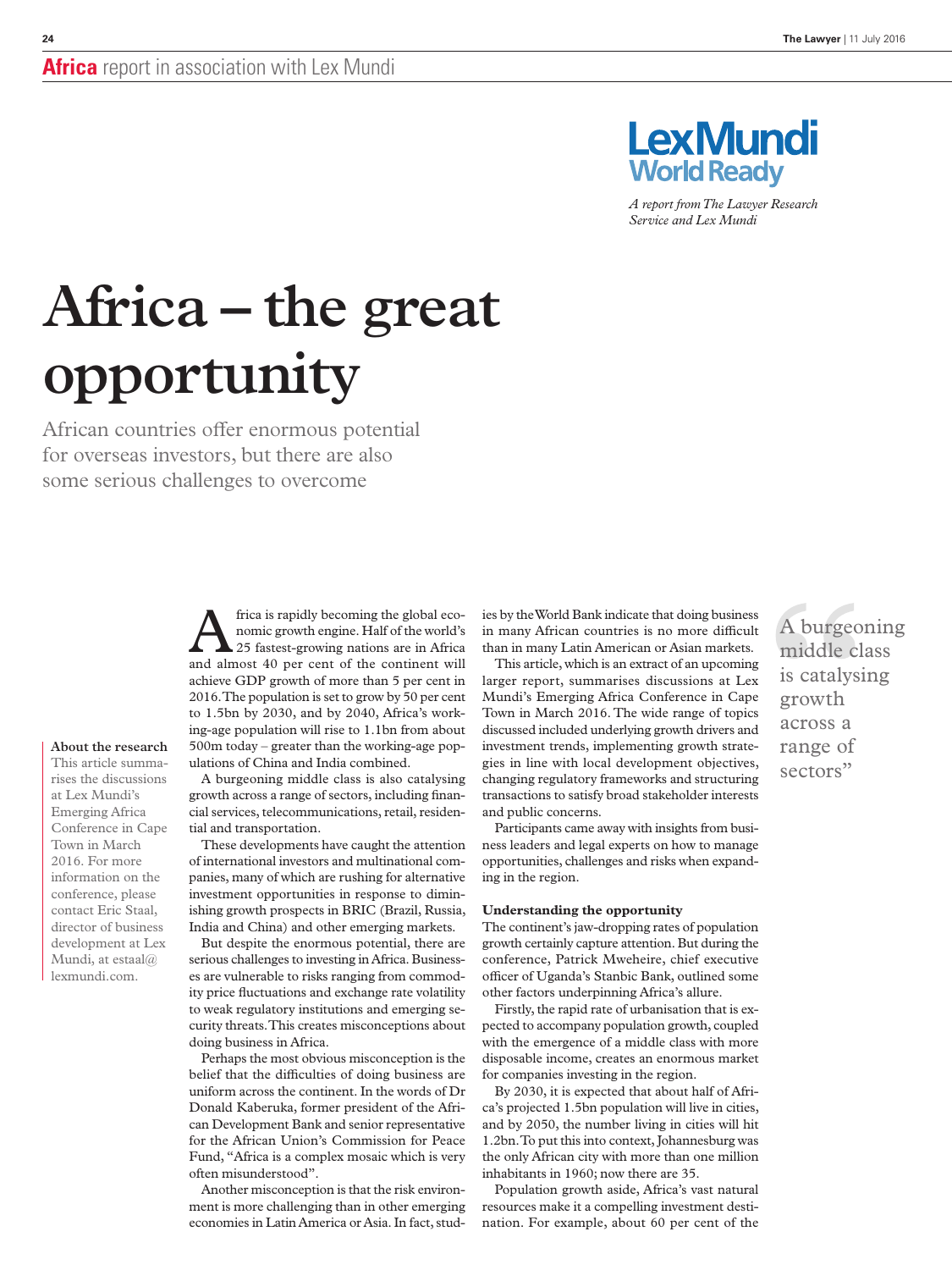world's available arable land is in Africa. Beyond minerals, oil and gas, the continent also has natural advantages for investments in renewable energy, particularly wind and solar.

According to data compiled by Clean Energy Pipeline, \$29.9bn has been invested in renewable energy projects in Africa in the last five years.

Mweheire also stressed that improvements in governance and regulation in the past decade have created a more stable investment environment. Importantly, 70 per cent of sub-Saharan Africans now live in free or partially free democracies. Nine elections were held in 2014 and five in 2015.

There have also been significant improvements in financial regulation, with a number of African countries establishing independent central banks with liberalised current and capital accounts. Many central banks have been given responsibility for monetary policy and have been instructed to implement inflation targeting policies.

But despite these vast improvements, there remains a strong perception that macroeconomic uncertainty, corruption and unstable regulatory and governance structures prohibit doing business in Africa.

This was a point debunked by a range of speakers at the conference. According to the World Bank's 2016 ease of doing business rankings, African countries compare well with BRIC nations on factors including dealing with construction permits, getting electricity, registering property and enforcing contracts.

Eight African countries are ranked among the top 100 for ease of doing business. Russia was ranked 51st, China 84th, Brazil 116th and India 130th. Relative to other emerging economies, Africa is not a harder place to do business. That is not to say there are no challenges, but they can be overcome with careful planning.

#### **Four major investment trends**

Foreign direct investment (FDI) in Africa is increasing. But which countries and industries is it flowing to and who is providing capital? Dr Martyn Davies, managing director for emerging markets and Africa at Deloitte, spoke to the conference about four main trends that currently define foreign investment.

The first is Africa's evolving relationship with China. Since the introduction of China's Africa policy in 2000, China has become Africa's biggest trading partner. The majority of African goods exported to China are raw materials.

This has brought significant wealth to Africa, but in some circumstances has resulted in countries being over-reliant on commodity exports. China has also provided various economic aid programmes and loans.

The second main trend concerns the decline in commodity prices and exports. Reduced demand and, in some cases, increased supply, particularly of metals and crude oil, have triggered devaluation of some African currencies against the dollar.

Countries such as Angola and Nigeria have been hit particularly hard and have had to renegotiate debts with China.

A third trend is the bifurcation of the continent's growth prospects into east and west. East Africa's vast natural resources make it a compelling investment destination"

# Managing risk

The challenges to investing in Africa mean it is vital to have a clear risk management strategy in place. A panel of leading African companies discussed this at the Lex Mundi Emerging Africa Conference, and the following recommendations emerged:

- **1.** Devise a process for identifying risks and implement policies to mitigate and monitor exposure.
- **2.** Take action early when responding to adverse events.
- **3.** Get a local perspective to assess each risk situation accurately, rather than relying on observations from abroad. Employ as many local people to management positions as possible.
- **4.** A no-tolerance approach to corruption bears fruit in the long run, even if it takes longer and costs more to get things done.
- **5.** Invest in relationships with political leaders to understand their goals and demonstrate how your business operations contribute to the community's development.

Samuel Ayim, group general counsel

When we go to a new country, we look around for professional people who are well connected and know the territory who can sit on the board" *Samuel Ayim*

at Ecobank Transnational, a pan-African retail and commercial bank, underlines the importance of appointing local people to the management team when expanding into new African countries.

"We have learnt that it is absolutely critical to have local people in the management team," he says. "Lots of outsiders look at Africa as one country, but it is actually 54 countries. There is lots of commonality, but many differences and nationalistic tendencies within countries.

"For this reason, we have a local board in each country. When we go to a new country, we look around for professional people who are well connected and know the territory who can sit on the board.

"This helps us with the interaction with the local authorities and with cultural integration."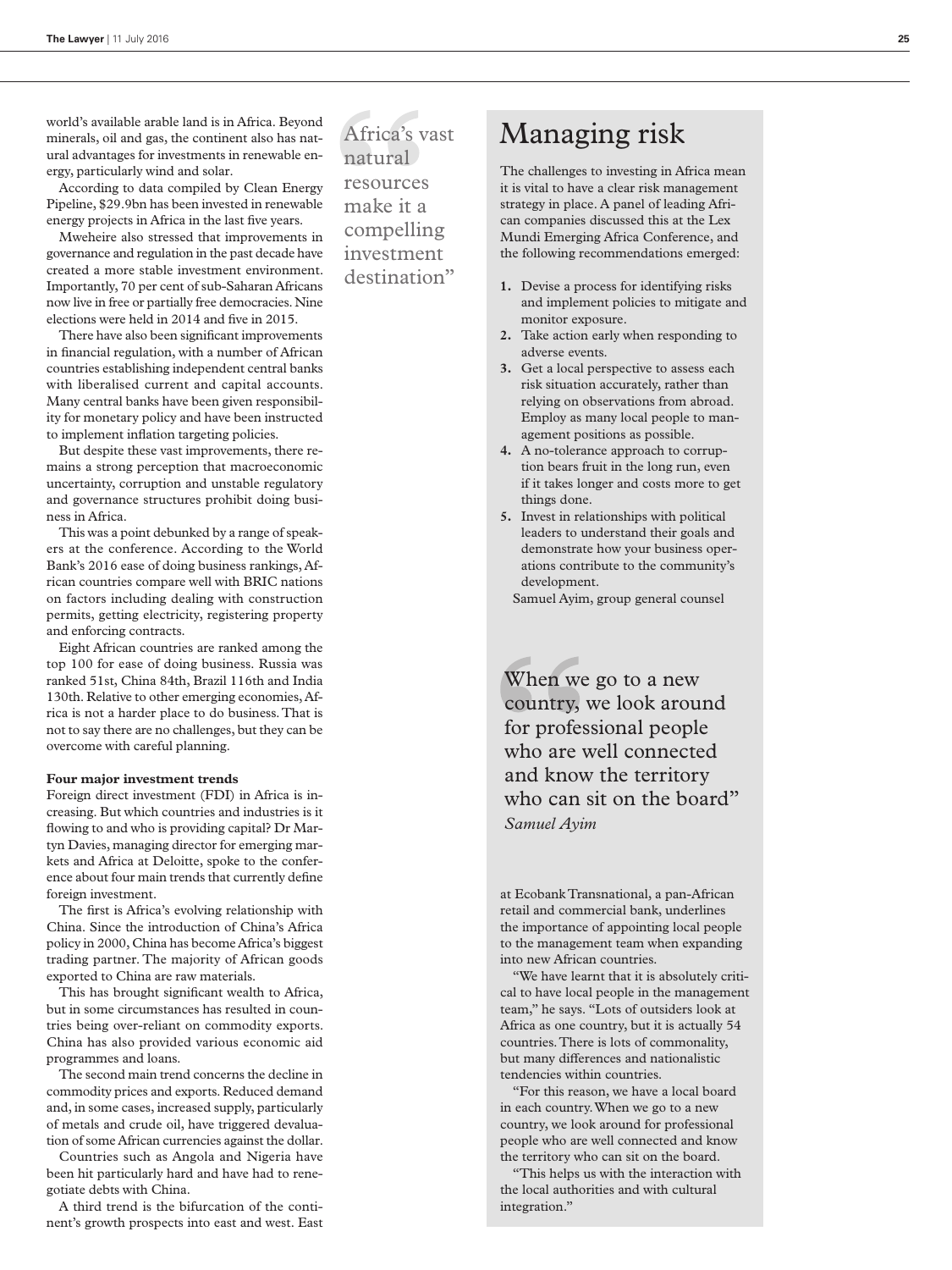## A snapshot of Africa's legal market

By 2025, it is anticipated that Africa will account for 12 per cent of global legal spend, according to Citibank's annual law firm study. This is a significant increase on 2011, when Africa accounted for only 4 per cent of global legal spend.

"A lot of work the international firms do in Africa is based around power," says Jonathan Lang, a partner and head of Africa at Bowman Gilfillan Africa Group. "The power capacity gap means this will continue, whether it be work related to traditional power or renewables.

"The total power capacity for sub-Saharan Africa is less than that of Spain. South Africa has population of 50m but a peak capacity of 43,000MW. Nigeria has a population that is three times this but has a peak capacity of only around 4,000MW."

Oil-producing countries such as Nigeria and Angola are really suffering, and so are the law firms that are based there"

"Work will also be driven by the growing middle class. In Kenya, you can see this very visibly in terms of new residential developments and increased consumption of things like cell phones and soft drinks. There is a young, rapidly urbanising population and financial services and telecoms companies are looking to take advantage of this. There will

be infrastructure and M&A work around this, which is good for law firms."

But on the flipside, the volume of work in other sectors is decreasing. "A couple of years ago, we expected there to be lots of work in mining and commodities, but this is not the case given where we are in the commodities cycle," says Lang.

"Oil-producing countries such as Nigeria and Angola are really suffering, and so are the law firms that are based there. There are very tough trading conditions."

Traditionally, the lion's share of corporate legal advice in connection with Africa-related matters has been performed in major foreign capitals such as London, Paris, New York or Washington DC. However, in recent years local and international firms have both built their capabilities in African jurisdictions.

#### **The table below shows some of the most active local African law firms**

| Firm                                    | Country         | <b>Offices</b>                                                                                                                                                    |
|-----------------------------------------|-----------------|-------------------------------------------------------------------------------------------------------------------------------------------------------------------|
| Aelex                                   | Nigeria         | Abuja, Accra, Lagos, Port Harcourt                                                                                                                                |
| <b>AF Mpanga Advocates</b>              | Uganda          | Kampala                                                                                                                                                           |
| Ajumogobia & Okeke                      | Nigeria         | Abuja, Lagos, Port-Harcourt                                                                                                                                       |
| Aluko & Oyebode                         | Nigeria         | Abuja, Lagos, Port Harcourt                                                                                                                                       |
| Armstrongs                              | <b>Botswana</b> | Gaborone                                                                                                                                                          |
| <b>ATZ Law Chambers</b>                 | Tanzania        | Dar es Salaam                                                                                                                                                     |
| Banwo & Ighodalo                        | Nigeria         | Abuja                                                                                                                                                             |
| Bentsi-Enchill Letsa & Ankomah          | Ghana           | Accra                                                                                                                                                             |
| <b>Bookbinder Business Law</b>          | <b>Botswana</b> | Antananarivo, Cape Town, Dar es Salaam, Gaborone, Johannesburg, Kampala, Lagos, Nairobi                                                                           |
| <b>Bowman Gilfillan</b>                 | South Africa    | Cape Town, Durban, Sandton                                                                                                                                        |
| Collins Newman & Co.                    | <b>Botswana</b> | Gaborone                                                                                                                                                          |
| <b>Coulson Harney</b>                   | Kenya           | Nairobi                                                                                                                                                           |
| Couto Graça e Associados Limitada       | Mozambique      | Maputo                                                                                                                                                            |
| <b>Engling Stritter &amp; Partners</b>  | Namibia         | Windhoek                                                                                                                                                          |
| <b>ENSafrica</b>                        | South Africa    | Accra, Alexandra, Cape Town, Dar es Salaam, Durban, Johannesburg, Kampala, Kigali, Mitchells Plain,<br>Port Louis, Stellenbosch, Swakopmund, Walvis Bay, Windhoek |
| <b>Hamilton Harrison &amp; Matthews</b> | Kenya           | Nairobi, Mombasa                                                                                                                                                  |
| <b>Helmy Hamza &amp; Partners</b>       | Egypt           | Cairo                                                                                                                                                             |
| Kaplan & Stratton                       | Kenya           | Nairobi                                                                                                                                                           |
| Koep & Partners                         | Namibia         | Windhoek                                                                                                                                                          |
| <b>MMAKS</b>                            | Uganda          | Kampala                                                                                                                                                           |
| Perchstone & Graeys                     | Nigeria         | Abuja, Benin, Lagos                                                                                                                                               |
| Templars                                | Nigeria         | Abuja, Lagos; Oghogho; Akpata                                                                                                                                     |
| <b>TRLP Law</b>                         | Nigeria         | Abuja, Lagos, London, California                                                                                                                                  |
| Udo Udoma & Belo-Osagie                 | Nigeria         | Abuja, Lagos, Port Harcourt, Uyo                                                                                                                                  |
| <b>Walker Kontos</b>                    | Kenya           | Nairobi                                                                                                                                                           |
| <b>Webber Wentzel</b>                   | South Africa    | Cape Town, Johannesburg                                                                                                                                           |
| Werksmans                               | South Africa    | Cape Town, Johannesburg, Stellenbosch, Tyger Valley                                                                                                               |

Source: The Lawyer Africa Elite 2016 report supplemented with additional recent data